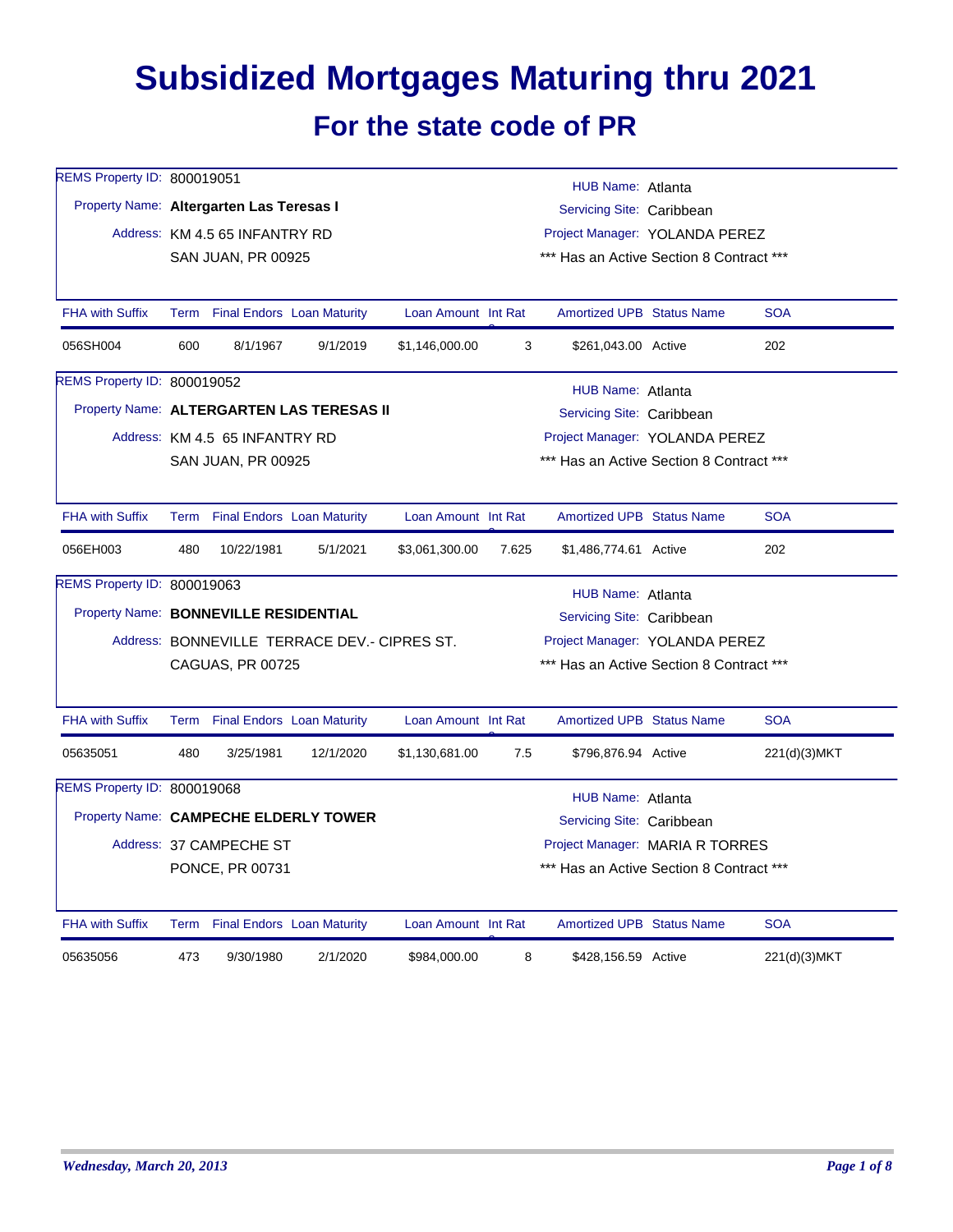| REMS Property ID: 800019069          |      |                                     |                                           |                                                         |                | HUB Name: Atlanta                                                             |            |
|--------------------------------------|------|-------------------------------------|-------------------------------------------|---------------------------------------------------------|----------------|-------------------------------------------------------------------------------|------------|
| Property Name: CASA AIBONITO         |      |                                     |                                           |                                                         |                | Servicing Site: Caribbean                                                     |            |
|                                      |      | Address: ENTRADA ROSALES            |                                           |                                                         |                | Project Manager: DAMARIS SANTIAGO                                             |            |
|                                      |      | AIBONITO, PR 00705                  |                                           |                                                         |                | *** Has an Active Section 8 Contract ***                                      |            |
|                                      |      |                                     |                                           |                                                         |                |                                                                               |            |
| <b>FHA with Suffix</b>               |      | Term Final Endors Loan Maturity     |                                           | Loan Amount Int Rat                                     |                | <b>Amortized UPB Status Name</b>                                              | <b>SOA</b> |
| 056EH031                             | 480  | 7/21/1981                           | 5/1/2021                                  | \$2,793,800.00                                          | 7.625          | \$1,356,859.71 Active                                                         | 202        |
| REMS Property ID: 800019075          |      |                                     |                                           |                                                         |                | HUB Name: Atlanta                                                             |            |
| Property Name: Ciudad Del Retiro     |      |                                     |                                           |                                                         |                | Servicing Site: Caribbean                                                     |            |
|                                      |      | Address: 6th and 13th Streets, N.E. |                                           |                                                         |                | Project Manager: STEFFANY PINA-RIVERA                                         |            |
|                                      |      | PUERTO NUEVO                        |                                           |                                                         |                | *** Has an Active Section 8 Contract ***                                      |            |
|                                      |      | SAN JUAN, PR 00920                  |                                           |                                                         |                |                                                                               |            |
| <b>FHA with Suffix</b>               |      | Term Final Endors Loan Maturity     |                                           | Loan Amount Int Rat                                     |                | <b>Amortized UPB Status Name</b>                                              | <b>SOA</b> |
| 056SH002                             | 600  | 7/1/1966                            | 12/1/2019                                 | \$1,357,500.00                                          | 3              | \$319,968.04 Active                                                           | 202        |
| REMS Property ID: 800019084          |      |                                     |                                           |                                                         |                | HUB Name: Atlanta                                                             |            |
|                                      |      |                                     |                                           | Property Name: CIUDAD UNIVERSITARIA Housing Cooperative |                | Servicing Site: Caribbean                                                     |            |
|                                      |      |                                     | Address: 24TH ST UNIVERSITARIA DEVELP     |                                                         |                | Project Manager: MARITZA NEGRON                                               |            |
|                                      |      | <b>Periferal Avenue</b>             |                                           |                                                         |                | *** Has an Active Section 8 Contract ***                                      |            |
|                                      |      | TRUJILLO ALTO, PR 00976             |                                           |                                                         |                |                                                                               |            |
| <b>FHA with Suffix</b>               |      | Term Final Endors Loan Maturity     |                                           | Loan Amount Int Rat                                     |                | <b>Amortized UPB Status Name</b>                                              | <b>SOA</b> |
| 05644033                             | 480  | 4/10/1974                           | 5/1/2014                                  | \$8,187,400.00                                          | $\overline{7}$ | \$635,176.19 Active                                                           | 236(j)(1)  |
| REMS Property ID: 800019089          |      |                                     |                                           |                                                         |                |                                                                               |            |
| Property Name: COLEGIO DE INGENIEROS |      |                                     |                                           |                                                         |                | HUB Name: Atlanta<br>Servicing Site: Caribbean                                |            |
|                                      |      |                                     |                                           |                                                         |                |                                                                               |            |
|                                      |      | GUAYNABO, PR 00969                  | Address: State Road 20 Km.3 Hm.9 Marginal |                                                         |                | Project Manager: DAMARIS SANTIAGO<br>*** Has an Active Section 8 Contract *** |            |
|                                      |      |                                     |                                           |                                                         |                |                                                                               |            |
| <b>FHA with Suffix</b>               |      | Term Final Endors Loan Maturity     |                                           | Loan Amount Int Rat                                     |                | <b>Amortized UPB Status Name</b>                                              | <b>SOA</b> |
| 056SH001                             | 600  | 5/1/1970                            | 10/1/2021                                 | \$1,290,440.00                                          | 3              | \$330,460.21 Active                                                           | 202        |
| REMS Property ID: 800019081          |      |                                     |                                           |                                                         |                | <b>HUB Name: Atlanta</b>                                                      |            |
| Property Name: COMUNIDAD DEL RETIRO  |      |                                     |                                           |                                                         |                | Servicing Site: Caribbean                                                     |            |
|                                      |      | Address: KM.4.4 65TH INFANTRY AVE   |                                           |                                                         |                | Project Manager: STEFFANY PINA-RIVERA                                         |            |
|                                      |      | <b>SAN JUAN, PR 00924</b>           |                                           |                                                         |                | *** Has an Active Section 8 Contract ***                                      |            |
|                                      |      |                                     |                                           |                                                         |                |                                                                               |            |
| FHA with Suffix                      | Term | <b>Final Endors Loan Maturity</b>   |                                           | Loan Amount Int Rat                                     |                | Amortized UPB Status Name                                                     | <b>SOA</b> |
| 05638006                             | 480  | 11/30/1978                          | 5/1/2019                                  | \$7,760,500.00                                          | 8.5            | \$3,234,025.34 Active                                                         | 231        |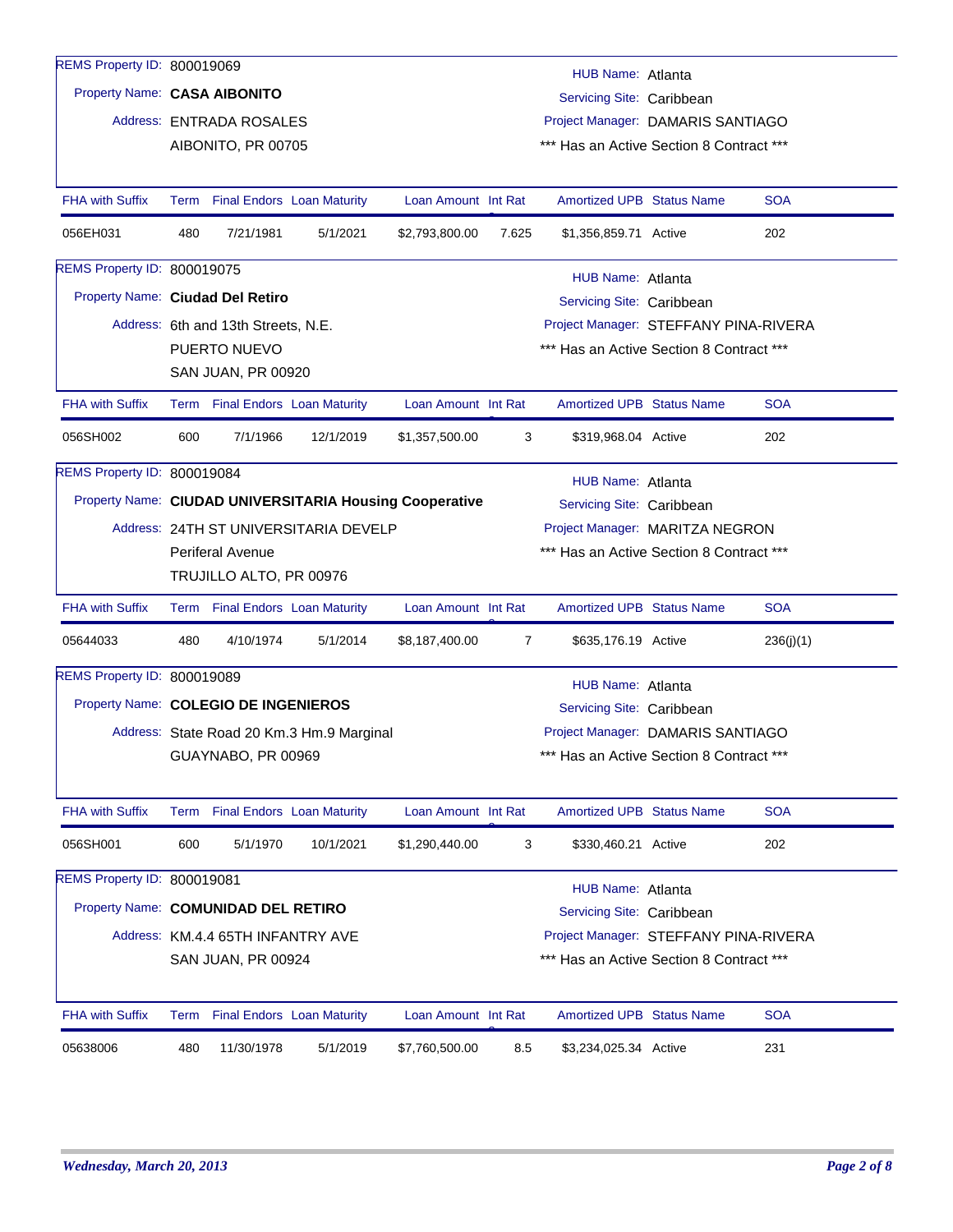| REMS Property ID: 800019082          |                                                                                                                                                                     |                                       |                                                       |                     |                                 | HUB Name: Atlanta                        |  |                                                    |  |
|--------------------------------------|---------------------------------------------------------------------------------------------------------------------------------------------------------------------|---------------------------------------|-------------------------------------------------------|---------------------|---------------------------------|------------------------------------------|--|----------------------------------------------------|--|
|                                      |                                                                                                                                                                     |                                       | Property Name: COOP DE VIVIENDAS EL ALCAZAR           |                     |                                 | Servicing Site: Caribbean                |  |                                                    |  |
|                                      |                                                                                                                                                                     | Address: 500 Calle Valcarcel Apt. G-G |                                                       |                     | Project Manager: MARIA R TORRES |                                          |  |                                                    |  |
|                                      |                                                                                                                                                                     | Urb. San Luis                         |                                                       |                     |                                 | *** Has an Active Section 8 Contract *** |  |                                                    |  |
|                                      |                                                                                                                                                                     | SAN JUAN, PR 00923                    |                                                       |                     |                                 |                                          |  |                                                    |  |
| <b>FHA with Suffix</b>               |                                                                                                                                                                     |                                       | Term Final Endors Loan Maturity                       | Loan Amount Int Rat |                                 | <b>Amortized UPB Status Name</b>         |  | <b>SOA</b>                                         |  |
| 05644039                             | 480                                                                                                                                                                 | 8/27/1975                             | 12/1/2014                                             | \$5,838,700.00      | 7                               | \$683,058.04 Active                      |  | 236(j)(1)                                          |  |
| REMS Property ID: 800019132          |                                                                                                                                                                     |                                       |                                                       |                     |                                 | HUB Name: Atlanta                        |  |                                                    |  |
|                                      |                                                                                                                                                                     |                                       | Property Name: COOP JARDINES DE VALENCIA              |                     |                                 | Servicing Site: Caribbean                |  |                                                    |  |
|                                      |                                                                                                                                                                     | Address: PEREIRA Leal Corner,         |                                                       |                     |                                 | Project Manager: MARIA R TORRES          |  |                                                    |  |
|                                      |                                                                                                                                                                     | Navarra St.                           |                                                       |                     |                                 |                                          |  | *** Does NOT Have an Active Section 8 Contract *** |  |
|                                      |                                                                                                                                                                     | <b>SAN JUAN, PR 00923</b>             |                                                       |                     |                                 |                                          |  |                                                    |  |
| <b>FHA with Suffix</b>               |                                                                                                                                                                     |                                       | Term Final Endors Loan Maturity                       | Loan Amount Int Rat |                                 | <b>Amortized UPB Status Name</b>         |  | <b>SOA</b>                                         |  |
| 05644028                             | 480                                                                                                                                                                 | 12/20/1973                            | 1/1/2014                                              | \$5,381,900.00      | 7                               | \$292,384.63 Active                      |  | 236(j)(1)                                          |  |
| REMS Property ID: 800019110          |                                                                                                                                                                     |                                       |                                                       |                     |                                 | HUB Name: Atlanta                        |  |                                                    |  |
| Property Name: FRANCISCO PAZ GRANELA |                                                                                                                                                                     |                                       |                                                       |                     |                                 | Servicing Site: Caribbean                |  |                                                    |  |
|                                      |                                                                                                                                                                     | Address: 148 MAYAGUEZ ST              |                                                       |                     |                                 | Project Manager: STEFFANY PINA-RIVERA    |  |                                                    |  |
|                                      |                                                                                                                                                                     | SAN JUAN, PR 00918                    |                                                       |                     |                                 | *** Has an Active Section 8 Contract *** |  |                                                    |  |
|                                      |                                                                                                                                                                     |                                       |                                                       |                     |                                 |                                          |  |                                                    |  |
| <b>FHA with Suffix</b>               |                                                                                                                                                                     |                                       | Term Final Endors Loan Maturity                       | Loan Amount Int Rat |                                 | <b>Amortized UPB Status Name</b>         |  | <b>SOA</b>                                         |  |
| 056EH002                             | 480                                                                                                                                                                 | 4/23/1980                             | 5/1/2020                                              | \$2,418,300.00      | 6.875                           | \$1,003,341.91 Active                    |  | 202                                                |  |
| REMS Property ID: 800019123          |                                                                                                                                                                     |                                       |                                                       |                     |                                 | <b>HUB Name: Atlanta</b>                 |  |                                                    |  |
| Property Name: Hogar Santa Rosa      |                                                                                                                                                                     |                                       |                                                       |                     |                                 | Servicing Site: Caribbean                |  |                                                    |  |
|                                      |                                                                                                                                                                     | Address: A ST URB, REX MANOR          |                                                       |                     |                                 | Project Manager: STEFFANY PINA-RIVERA    |  |                                                    |  |
|                                      |                                                                                                                                                                     | GUAYAMA, PR 00784                     |                                                       |                     |                                 | *** Has an Active Section 8 Contract *** |  |                                                    |  |
|                                      |                                                                                                                                                                     |                                       |                                                       |                     |                                 |                                          |  |                                                    |  |
| <b>FHA with Suffix</b>               | Term                                                                                                                                                                |                                       | <b>Final Endors</b> Loan Maturity                     | Loan Amount Int Rat |                                 | <b>Amortized UPB Status Name</b>         |  | <b>SOA</b>                                         |  |
| 056EH030                             | 480                                                                                                                                                                 | 7/31/1981                             | 2/1/2021                                              | \$3,535,100.00      | 7.625                           | \$1,678,589.87 Active                    |  | 202                                                |  |
| REMS Property ID: 800019127          |                                                                                                                                                                     |                                       |                                                       |                     |                                 | HUB Name: Atlanta                        |  |                                                    |  |
|                                      |                                                                                                                                                                     |                                       | Property Name: Jardines de Condado Moderno Apartments |                     |                                 | Servicing Site: Caribbean                |  |                                                    |  |
|                                      |                                                                                                                                                                     |                                       |                                                       |                     |                                 |                                          |  |                                                    |  |
|                                      | Address: 18 MUNOZ MARIN and RAFAEL CORDERO Avenues<br>Project Manager: DAMARIS SANTIAGO<br>*** Has an Active Section 8 Contract ***<br>Urbanizacion Condado Moderno |                                       |                                                       |                     |                                 |                                          |  |                                                    |  |
|                                      |                                                                                                                                                                     | CAGUAS, PR 00725                      |                                                       |                     |                                 |                                          |  |                                                    |  |
| <b>FHA with Suffix</b>               |                                                                                                                                                                     |                                       | Term Final Endors Loan Maturity                       | Loan Amount Int Rat |                                 | <b>Amortized UPB Status Name</b>         |  | <b>SOA</b>                                         |  |
| 05644037                             | 480                                                                                                                                                                 | 3/8/1974                              | 11/1/2013                                             | \$5,063,400.00      | $\overline{7}$                  | \$215,186.57 Active                      |  | 236(j)(1)                                          |  |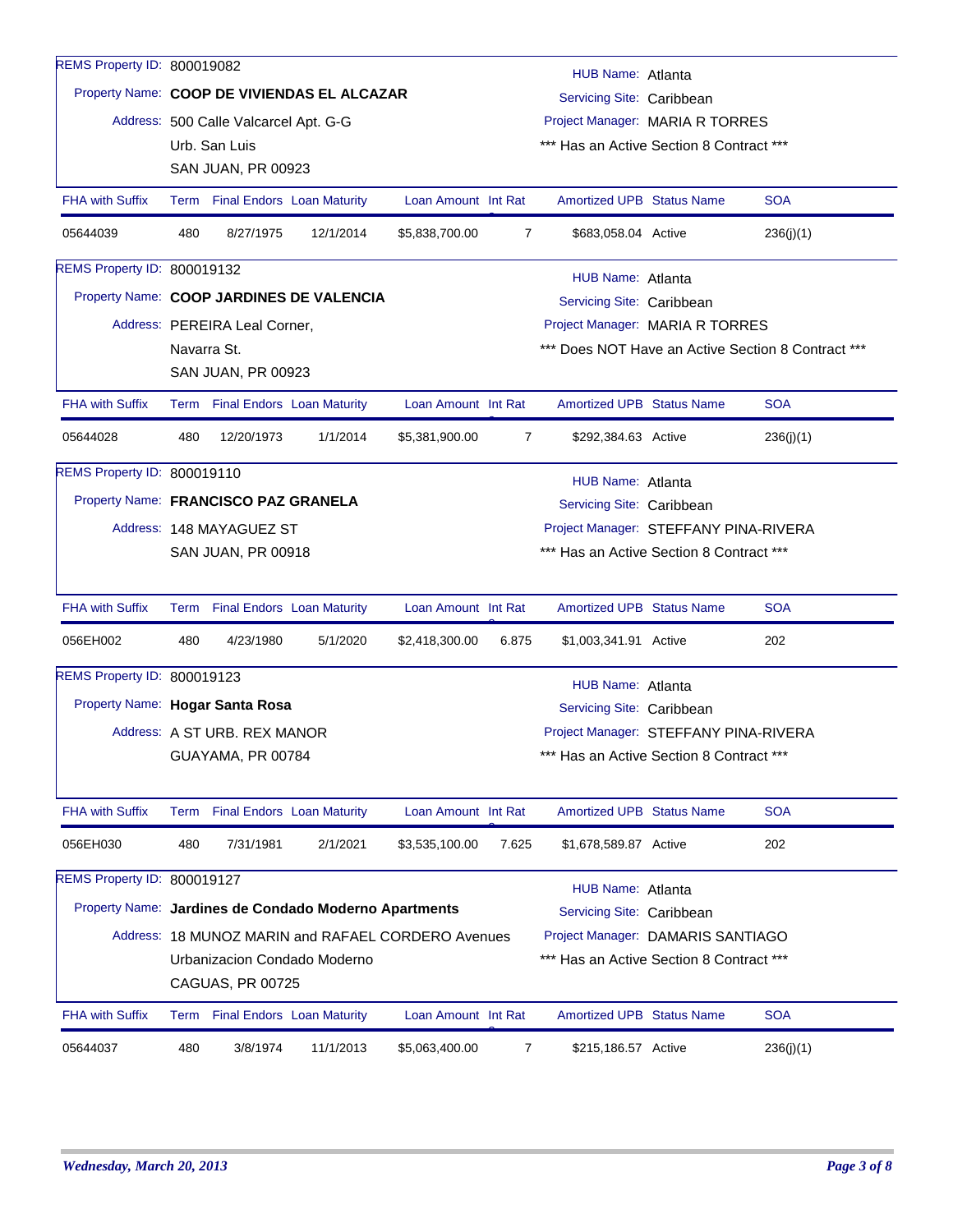| REMS Property ID: 800019131        |      |                                     |                                                |                                                            |                                | HUB Name: Atlanta                        |                          |              |  |  |
|------------------------------------|------|-------------------------------------|------------------------------------------------|------------------------------------------------------------|--------------------------------|------------------------------------------|--------------------------|--------------|--|--|
|                                    |      |                                     |                                                | Property Name: Jardines de San Ignacio Housing Cooperative |                                | Servicing Site: Caribbean                |                          |              |  |  |
|                                    |      | Address: AVE DE DIEGO ESQ JAZ       |                                                |                                                            | Project Manager: YOLANDA PEREZ |                                          |                          |              |  |  |
|                                    |      | <b>SAN JUAN, PR 00925</b>           |                                                |                                                            |                                | *** Has an Active Section 8 Contract *** |                          |              |  |  |
|                                    |      |                                     |                                                |                                                            |                                |                                          |                          |              |  |  |
| <b>FHA with Suffix</b>             | Term |                                     | <b>Final Endors Loan Maturity</b>              | Loan Amount Int Rat                                        |                                | <b>Amortized UPB Status Name</b>         |                          | <b>SOA</b>   |  |  |
| 05644008                           | 480  | 12/20/1973                          | 1/1/2014                                       | \$11,375,600.00                                            | $\overline{7}$                 | \$618,048.84 Active                      |                          | 236(j)(1)    |  |  |
| REMS Property ID: 800019133        |      |                                     |                                                |                                                            |                                | HUB Name: Atlanta                        |                          |              |  |  |
| Property Name: JARDINES DEL CARMEN |      |                                     |                                                |                                                            |                                | Servicing Site: Caribbean                |                          |              |  |  |
|                                    |      | Address: CARMEN DE FILLO Street     |                                                |                                                            |                                | Project Manager: MARIA R TORRES          |                          |              |  |  |
|                                    |      | Main Street                         |                                                |                                                            |                                | *** Has an Active Section 8 Contract *** |                          |              |  |  |
|                                    |      | QUEBRADILLAS, PR 00678              |                                                |                                                            |                                |                                          |                          |              |  |  |
| <b>FHA with Suffix</b>             |      |                                     | Term Final Endors Loan Maturity                | Loan Amount Int Rat                                        |                                | <b>Amortized UPB Status Name</b>         |                          | <b>SOA</b>   |  |  |
| 05635078                           | 480  | 5/12/1983                           | 7/1/2021                                       | \$1,475,000.00                                             | 7.5                            | \$714,926.17 Active                      |                          | 221(d)(3)MKT |  |  |
| REMS Property ID: 800019134        |      |                                     |                                                |                                                            |                                | HUB Name: Atlanta                        |                          |              |  |  |
| Property Name: JEANNIE APARTMENTS  |      |                                     |                                                |                                                            |                                | Servicing Site: Caribbean                |                          |              |  |  |
|                                    |      | Address: A St. Road 861             |                                                |                                                            |                                | Project Manager: YOLANDA PEREZ           |                          |              |  |  |
|                                    |      | Santa Elena Dev.                    |                                                |                                                            |                                | *** Has an Active Section 8 Contract *** |                          |              |  |  |
|                                    |      | BAYAMON, PR 00959                   |                                                |                                                            |                                |                                          |                          |              |  |  |
| <b>FHA with Suffix</b>             |      |                                     | Term Final Endors Loan Maturity                | Loan Amount Int Rat                                        |                                | <b>Amortized UPB Status Name</b>         |                          | <b>SOA</b>   |  |  |
| 05635071                           | 480  | 5/23/1980                           | 8/1/2020                                       | \$6,154,300.00                                             | 7.5                            | \$2,734,931.52 Active                    |                          | 221(d)(3)MKT |  |  |
| REMS Property ID: 800019140        |      |                                     |                                                |                                                            |                                | <b>HUB Name: Atlanta</b>                 |                          |              |  |  |
|                                    |      |                                     | Property Name: LA CEIBA HOUSING COOPERATIVE    |                                                            |                                | Servicing Site: Caribbean                |                          |              |  |  |
|                                    |      |                                     | Address: Bo. Cuatro Calle and San Anton Blvd.  |                                                            |                                | Project Manager: YOLANDA PEREZ           |                          |              |  |  |
|                                    |      | P.O. Box 511 Atocha Station         |                                                |                                                            |                                | *** Has an Active Section 8 Contract *** |                          |              |  |  |
|                                    |      | PONCE, PR 00733                     |                                                |                                                            |                                |                                          |                          |              |  |  |
| <b>FHA with Suffix</b>             |      |                                     | Term Final Endors Loan Maturity                | Loan Amount Int Rat                                        |                                | Amortized UPB Status Name                |                          | <b>SOA</b>   |  |  |
| 05644002                           | 480  |                                     | 6/1/2014                                       | \$7,071,600.00                                             | 8.5                            |                                          | \$799,607.03 Operational | 236(j)(1)    |  |  |
| REMS Property ID: 800019142        |      |                                     |                                                |                                                            |                                | HUB Name: Atlanta                        |                          |              |  |  |
|                                    |      |                                     | Property Name: LA HACIENDA HOUSING COOPERATIVE |                                                            |                                | Servicing Site: Caribbean                |                          |              |  |  |
|                                    |      | Address: Castor Final St., Apt. 1-A |                                                |                                                            |                                | Project Manager: YOLANDA PEREZ           |                          |              |  |  |
|                                    |      | Santa Juanita Dev., 12 Sec.         |                                                |                                                            |                                | *** Has an Active Section 8 Contract *** |                          |              |  |  |
|                                    |      | BAYAMON, PR 00956                   |                                                |                                                            |                                |                                          |                          |              |  |  |
| <b>FHA with Suffix</b>             |      |                                     | Term Final Endors Loan Maturity                | Loan Amount Int Rat                                        |                                | <b>Amortized UPB Status Name</b>         |                          | <b>SOA</b>   |  |  |
| 05644032                           | 480  | 12/26/1974                          | 1/1/2015                                       | \$3,099,400.00                                             | 7                              | \$379,620.78 Active                      |                          | 236(j)(1)    |  |  |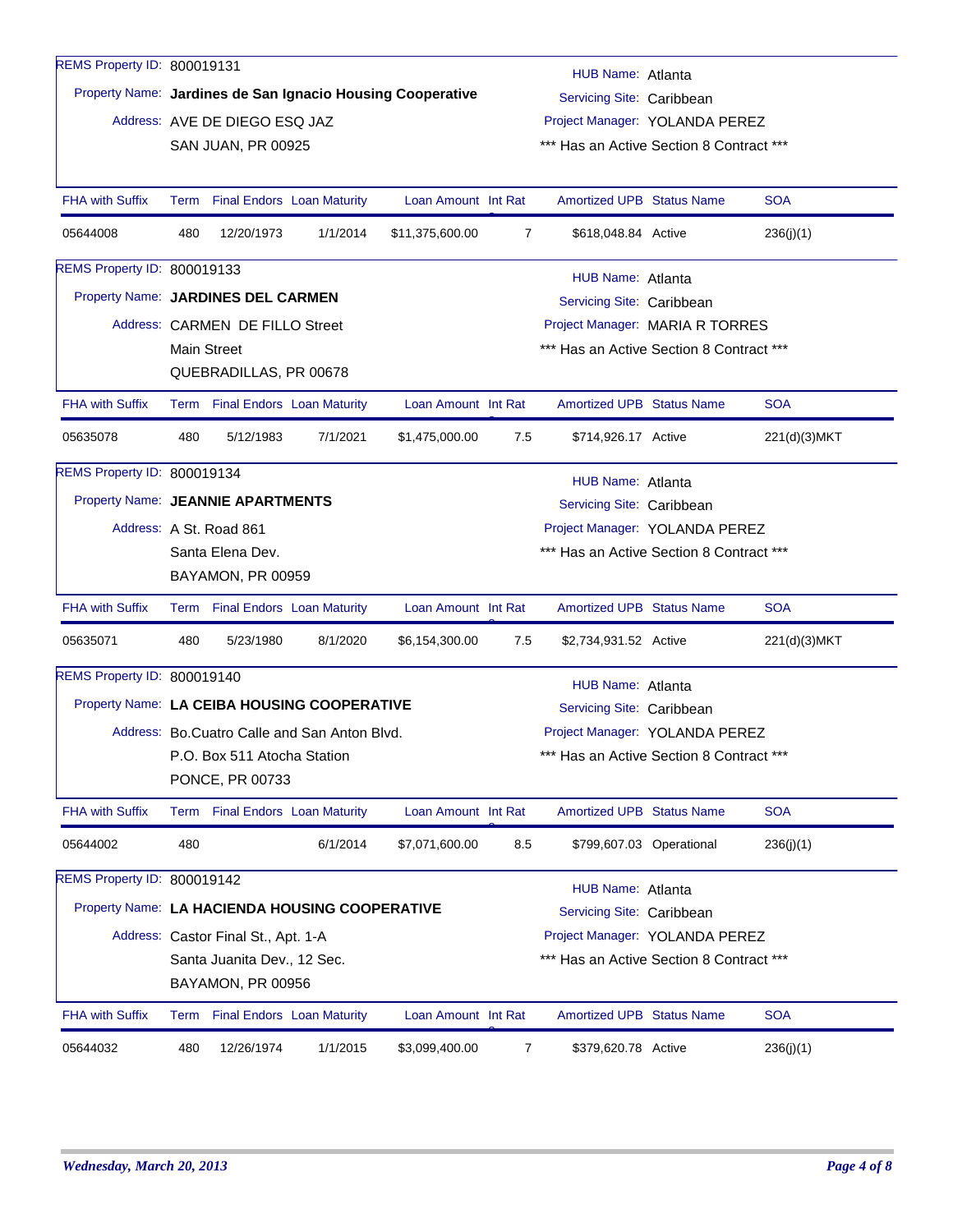| HUB Name: Atlanta<br>Property Name: Las Americas Park II Apartments<br>Servicing Site: Caribbean<br>Address: JESUS T. PINERO AVE. CORNER<br>Project Manager: MARITZA NEGRON<br>LAS AMERICAS EXPWAY.<br>*** Has an Active Section 8 Contract ***<br>SAN JUAN, PR 00921<br>Term Final Endors Loan Maturity<br><b>Amortized UPB Status Name</b><br><b>SOA</b><br><b>FHA with Suffix</b><br>Loan Amount Int Rat<br>480<br>12/12/1973<br>9/1/2013<br>05644038<br>\$5,400,400.00<br>$\overline{7}$<br>\$164,888.70 Active<br>236(j)(1)<br>REMS Property ID: 800019153<br><b>HUB Name: Atlanta</b><br>Property Name: Las Lomas Apartments<br>Servicing Site: Caribbean<br>Address: 31 Street corner 32 LAS LOMAS DEV.<br>Project Manager: MARITZA NEGRON<br>*** Has an Active Section 8 Contract ***<br><b>SAN JUAN, PR 00921</b><br><b>SOA</b><br><b>FHA with Suffix</b><br>Term Final Endors Loan Maturity<br>Loan Amount Int Rat<br><b>Amortized UPB Status Name</b><br>480<br>12/3/1974<br>7/1/2014<br>\$719,822.00<br>\$0.00 Active<br>05635024<br>7<br>221(d)(3)MKT<br>REMS Property ID: 800019164<br>HUB Name: Atlanta<br>Property Name: MANATI PLAZA APTS<br>Servicing Site: Caribbean<br>Address: ST.RD NO 2.KM 48.5 RD<br>Project Manager: MARIA R TORRES<br>*** Has an Active Section 8 Contract ***<br><b>MANATI, PR 00674</b><br><b>FHA with Suffix</b><br><b>Amortized UPB Status Name</b><br><b>SOA</b><br>Term Final Endors Loan Maturity<br>Loan Amount Int Rat<br>05635077<br>480<br>1/29/1982<br>7/1/2021<br>\$2,946,500.00<br>7.5<br>\$1,428,167.90 Active<br>221(d)(3)MKT<br>REMS Property ID: 800019165<br><b>HUB Name: Atlanta</b><br>Property Name: Mayor housing<br>Servicing Site: Caribbean<br>Project Manager: MARIA R TORRES<br>Address: 12 MAYOR ST<br>PONCE, PR 00731<br>*** Has an Active Section 8 Contract ***<br><b>SOA</b><br><b>FHA with Suffix</b><br>Term Final Endors Loan Maturity<br>Loan Amount Int Rat<br><b>Amortized UPB Status Name</b><br>473<br>9/30/1980<br>2/1/2020<br>8<br>05635057<br>\$847,200.00<br>\$368,628.71 Active<br>221(d)(3)MKT<br>REMS Property ID: 800019174<br><b>HUB Name: Atlanta</b><br>Property Name: MULTIFAMILIAR INMACULADA<br>Servicing Site: Caribbean<br>Address: 457 INMACULADA ST<br>Project Manager: MARIA R TORRES<br>*** Has an Active Section 8 Contract ***<br>SAN JUAN, PR 00910<br><b>SOA</b><br><b>FHA with Suffix</b><br><b>Final Endors</b> Loan Maturity<br>Loan Amount Int Rat<br><b>Amortized UPB Status Name</b><br>Term<br>\$4,522.79 Active | REMS Property ID: 800019147 |     |           |          |              |   |  |  |           |  |
|------------------------------------------------------------------------------------------------------------------------------------------------------------------------------------------------------------------------------------------------------------------------------------------------------------------------------------------------------------------------------------------------------------------------------------------------------------------------------------------------------------------------------------------------------------------------------------------------------------------------------------------------------------------------------------------------------------------------------------------------------------------------------------------------------------------------------------------------------------------------------------------------------------------------------------------------------------------------------------------------------------------------------------------------------------------------------------------------------------------------------------------------------------------------------------------------------------------------------------------------------------------------------------------------------------------------------------------------------------------------------------------------------------------------------------------------------------------------------------------------------------------------------------------------------------------------------------------------------------------------------------------------------------------------------------------------------------------------------------------------------------------------------------------------------------------------------------------------------------------------------------------------------------------------------------------------------------------------------------------------------------------------------------------------------------------------------------------------------------------------------------------------------------------------------------------------------------------------------------------------------------------------------------------------------------------------------------------------------------------------------------------------------------------------------------------------------------------------------------------------------------------------------------|-----------------------------|-----|-----------|----------|--------------|---|--|--|-----------|--|
|                                                                                                                                                                                                                                                                                                                                                                                                                                                                                                                                                                                                                                                                                                                                                                                                                                                                                                                                                                                                                                                                                                                                                                                                                                                                                                                                                                                                                                                                                                                                                                                                                                                                                                                                                                                                                                                                                                                                                                                                                                                                                                                                                                                                                                                                                                                                                                                                                                                                                                                                    |                             |     |           |          |              |   |  |  |           |  |
|                                                                                                                                                                                                                                                                                                                                                                                                                                                                                                                                                                                                                                                                                                                                                                                                                                                                                                                                                                                                                                                                                                                                                                                                                                                                                                                                                                                                                                                                                                                                                                                                                                                                                                                                                                                                                                                                                                                                                                                                                                                                                                                                                                                                                                                                                                                                                                                                                                                                                                                                    |                             |     |           |          |              |   |  |  |           |  |
|                                                                                                                                                                                                                                                                                                                                                                                                                                                                                                                                                                                                                                                                                                                                                                                                                                                                                                                                                                                                                                                                                                                                                                                                                                                                                                                                                                                                                                                                                                                                                                                                                                                                                                                                                                                                                                                                                                                                                                                                                                                                                                                                                                                                                                                                                                                                                                                                                                                                                                                                    |                             |     |           |          |              |   |  |  |           |  |
|                                                                                                                                                                                                                                                                                                                                                                                                                                                                                                                                                                                                                                                                                                                                                                                                                                                                                                                                                                                                                                                                                                                                                                                                                                                                                                                                                                                                                                                                                                                                                                                                                                                                                                                                                                                                                                                                                                                                                                                                                                                                                                                                                                                                                                                                                                                                                                                                                                                                                                                                    |                             |     |           |          |              |   |  |  |           |  |
|                                                                                                                                                                                                                                                                                                                                                                                                                                                                                                                                                                                                                                                                                                                                                                                                                                                                                                                                                                                                                                                                                                                                                                                                                                                                                                                                                                                                                                                                                                                                                                                                                                                                                                                                                                                                                                                                                                                                                                                                                                                                                                                                                                                                                                                                                                                                                                                                                                                                                                                                    |                             |     |           |          |              |   |  |  |           |  |
|                                                                                                                                                                                                                                                                                                                                                                                                                                                                                                                                                                                                                                                                                                                                                                                                                                                                                                                                                                                                                                                                                                                                                                                                                                                                                                                                                                                                                                                                                                                                                                                                                                                                                                                                                                                                                                                                                                                                                                                                                                                                                                                                                                                                                                                                                                                                                                                                                                                                                                                                    |                             |     |           |          |              |   |  |  |           |  |
|                                                                                                                                                                                                                                                                                                                                                                                                                                                                                                                                                                                                                                                                                                                                                                                                                                                                                                                                                                                                                                                                                                                                                                                                                                                                                                                                                                                                                                                                                                                                                                                                                                                                                                                                                                                                                                                                                                                                                                                                                                                                                                                                                                                                                                                                                                                                                                                                                                                                                                                                    |                             |     |           |          |              |   |  |  |           |  |
|                                                                                                                                                                                                                                                                                                                                                                                                                                                                                                                                                                                                                                                                                                                                                                                                                                                                                                                                                                                                                                                                                                                                                                                                                                                                                                                                                                                                                                                                                                                                                                                                                                                                                                                                                                                                                                                                                                                                                                                                                                                                                                                                                                                                                                                                                                                                                                                                                                                                                                                                    |                             |     |           |          |              |   |  |  |           |  |
|                                                                                                                                                                                                                                                                                                                                                                                                                                                                                                                                                                                                                                                                                                                                                                                                                                                                                                                                                                                                                                                                                                                                                                                                                                                                                                                                                                                                                                                                                                                                                                                                                                                                                                                                                                                                                                                                                                                                                                                                                                                                                                                                                                                                                                                                                                                                                                                                                                                                                                                                    |                             |     |           |          |              |   |  |  |           |  |
|                                                                                                                                                                                                                                                                                                                                                                                                                                                                                                                                                                                                                                                                                                                                                                                                                                                                                                                                                                                                                                                                                                                                                                                                                                                                                                                                                                                                                                                                                                                                                                                                                                                                                                                                                                                                                                                                                                                                                                                                                                                                                                                                                                                                                                                                                                                                                                                                                                                                                                                                    |                             |     |           |          |              |   |  |  |           |  |
|                                                                                                                                                                                                                                                                                                                                                                                                                                                                                                                                                                                                                                                                                                                                                                                                                                                                                                                                                                                                                                                                                                                                                                                                                                                                                                                                                                                                                                                                                                                                                                                                                                                                                                                                                                                                                                                                                                                                                                                                                                                                                                                                                                                                                                                                                                                                                                                                                                                                                                                                    |                             |     |           |          |              |   |  |  |           |  |
|                                                                                                                                                                                                                                                                                                                                                                                                                                                                                                                                                                                                                                                                                                                                                                                                                                                                                                                                                                                                                                                                                                                                                                                                                                                                                                                                                                                                                                                                                                                                                                                                                                                                                                                                                                                                                                                                                                                                                                                                                                                                                                                                                                                                                                                                                                                                                                                                                                                                                                                                    |                             |     |           |          |              |   |  |  |           |  |
|                                                                                                                                                                                                                                                                                                                                                                                                                                                                                                                                                                                                                                                                                                                                                                                                                                                                                                                                                                                                                                                                                                                                                                                                                                                                                                                                                                                                                                                                                                                                                                                                                                                                                                                                                                                                                                                                                                                                                                                                                                                                                                                                                                                                                                                                                                                                                                                                                                                                                                                                    |                             |     |           |          |              |   |  |  |           |  |
|                                                                                                                                                                                                                                                                                                                                                                                                                                                                                                                                                                                                                                                                                                                                                                                                                                                                                                                                                                                                                                                                                                                                                                                                                                                                                                                                                                                                                                                                                                                                                                                                                                                                                                                                                                                                                                                                                                                                                                                                                                                                                                                                                                                                                                                                                                                                                                                                                                                                                                                                    |                             |     |           |          |              |   |  |  |           |  |
|                                                                                                                                                                                                                                                                                                                                                                                                                                                                                                                                                                                                                                                                                                                                                                                                                                                                                                                                                                                                                                                                                                                                                                                                                                                                                                                                                                                                                                                                                                                                                                                                                                                                                                                                                                                                                                                                                                                                                                                                                                                                                                                                                                                                                                                                                                                                                                                                                                                                                                                                    |                             |     |           |          |              |   |  |  |           |  |
|                                                                                                                                                                                                                                                                                                                                                                                                                                                                                                                                                                                                                                                                                                                                                                                                                                                                                                                                                                                                                                                                                                                                                                                                                                                                                                                                                                                                                                                                                                                                                                                                                                                                                                                                                                                                                                                                                                                                                                                                                                                                                                                                                                                                                                                                                                                                                                                                                                                                                                                                    |                             |     |           |          |              |   |  |  |           |  |
|                                                                                                                                                                                                                                                                                                                                                                                                                                                                                                                                                                                                                                                                                                                                                                                                                                                                                                                                                                                                                                                                                                                                                                                                                                                                                                                                                                                                                                                                                                                                                                                                                                                                                                                                                                                                                                                                                                                                                                                                                                                                                                                                                                                                                                                                                                                                                                                                                                                                                                                                    |                             |     |           |          |              |   |  |  |           |  |
|                                                                                                                                                                                                                                                                                                                                                                                                                                                                                                                                                                                                                                                                                                                                                                                                                                                                                                                                                                                                                                                                                                                                                                                                                                                                                                                                                                                                                                                                                                                                                                                                                                                                                                                                                                                                                                                                                                                                                                                                                                                                                                                                                                                                                                                                                                                                                                                                                                                                                                                                    |                             |     |           |          |              |   |  |  |           |  |
|                                                                                                                                                                                                                                                                                                                                                                                                                                                                                                                                                                                                                                                                                                                                                                                                                                                                                                                                                                                                                                                                                                                                                                                                                                                                                                                                                                                                                                                                                                                                                                                                                                                                                                                                                                                                                                                                                                                                                                                                                                                                                                                                                                                                                                                                                                                                                                                                                                                                                                                                    |                             |     |           |          |              |   |  |  |           |  |
|                                                                                                                                                                                                                                                                                                                                                                                                                                                                                                                                                                                                                                                                                                                                                                                                                                                                                                                                                                                                                                                                                                                                                                                                                                                                                                                                                                                                                                                                                                                                                                                                                                                                                                                                                                                                                                                                                                                                                                                                                                                                                                                                                                                                                                                                                                                                                                                                                                                                                                                                    |                             |     |           |          |              |   |  |  |           |  |
|                                                                                                                                                                                                                                                                                                                                                                                                                                                                                                                                                                                                                                                                                                                                                                                                                                                                                                                                                                                                                                                                                                                                                                                                                                                                                                                                                                                                                                                                                                                                                                                                                                                                                                                                                                                                                                                                                                                                                                                                                                                                                                                                                                                                                                                                                                                                                                                                                                                                                                                                    |                             |     |           |          |              |   |  |  |           |  |
|                                                                                                                                                                                                                                                                                                                                                                                                                                                                                                                                                                                                                                                                                                                                                                                                                                                                                                                                                                                                                                                                                                                                                                                                                                                                                                                                                                                                                                                                                                                                                                                                                                                                                                                                                                                                                                                                                                                                                                                                                                                                                                                                                                                                                                                                                                                                                                                                                                                                                                                                    |                             |     |           |          |              |   |  |  |           |  |
|                                                                                                                                                                                                                                                                                                                                                                                                                                                                                                                                                                                                                                                                                                                                                                                                                                                                                                                                                                                                                                                                                                                                                                                                                                                                                                                                                                                                                                                                                                                                                                                                                                                                                                                                                                                                                                                                                                                                                                                                                                                                                                                                                                                                                                                                                                                                                                                                                                                                                                                                    |                             |     |           |          |              |   |  |  |           |  |
|                                                                                                                                                                                                                                                                                                                                                                                                                                                                                                                                                                                                                                                                                                                                                                                                                                                                                                                                                                                                                                                                                                                                                                                                                                                                                                                                                                                                                                                                                                                                                                                                                                                                                                                                                                                                                                                                                                                                                                                                                                                                                                                                                                                                                                                                                                                                                                                                                                                                                                                                    |                             |     |           |          |              |   |  |  |           |  |
|                                                                                                                                                                                                                                                                                                                                                                                                                                                                                                                                                                                                                                                                                                                                                                                                                                                                                                                                                                                                                                                                                                                                                                                                                                                                                                                                                                                                                                                                                                                                                                                                                                                                                                                                                                                                                                                                                                                                                                                                                                                                                                                                                                                                                                                                                                                                                                                                                                                                                                                                    |                             |     |           |          |              |   |  |  |           |  |
|                                                                                                                                                                                                                                                                                                                                                                                                                                                                                                                                                                                                                                                                                                                                                                                                                                                                                                                                                                                                                                                                                                                                                                                                                                                                                                                                                                                                                                                                                                                                                                                                                                                                                                                                                                                                                                                                                                                                                                                                                                                                                                                                                                                                                                                                                                                                                                                                                                                                                                                                    |                             |     |           |          |              |   |  |  |           |  |
|                                                                                                                                                                                                                                                                                                                                                                                                                                                                                                                                                                                                                                                                                                                                                                                                                                                                                                                                                                                                                                                                                                                                                                                                                                                                                                                                                                                                                                                                                                                                                                                                                                                                                                                                                                                                                                                                                                                                                                                                                                                                                                                                                                                                                                                                                                                                                                                                                                                                                                                                    |                             |     |           |          |              |   |  |  |           |  |
|                                                                                                                                                                                                                                                                                                                                                                                                                                                                                                                                                                                                                                                                                                                                                                                                                                                                                                                                                                                                                                                                                                                                                                                                                                                                                                                                                                                                                                                                                                                                                                                                                                                                                                                                                                                                                                                                                                                                                                                                                                                                                                                                                                                                                                                                                                                                                                                                                                                                                                                                    |                             |     |           |          |              |   |  |  |           |  |
|                                                                                                                                                                                                                                                                                                                                                                                                                                                                                                                                                                                                                                                                                                                                                                                                                                                                                                                                                                                                                                                                                                                                                                                                                                                                                                                                                                                                                                                                                                                                                                                                                                                                                                                                                                                                                                                                                                                                                                                                                                                                                                                                                                                                                                                                                                                                                                                                                                                                                                                                    |                             |     |           |          |              |   |  |  |           |  |
|                                                                                                                                                                                                                                                                                                                                                                                                                                                                                                                                                                                                                                                                                                                                                                                                                                                                                                                                                                                                                                                                                                                                                                                                                                                                                                                                                                                                                                                                                                                                                                                                                                                                                                                                                                                                                                                                                                                                                                                                                                                                                                                                                                                                                                                                                                                                                                                                                                                                                                                                    |                             |     |           |          |              |   |  |  |           |  |
|                                                                                                                                                                                                                                                                                                                                                                                                                                                                                                                                                                                                                                                                                                                                                                                                                                                                                                                                                                                                                                                                                                                                                                                                                                                                                                                                                                                                                                                                                                                                                                                                                                                                                                                                                                                                                                                                                                                                                                                                                                                                                                                                                                                                                                                                                                                                                                                                                                                                                                                                    | 05644029                    | 480 | 2/15/1974 | 5/1/2013 | \$734,000.00 | 7 |  |  | 236(j)(1) |  |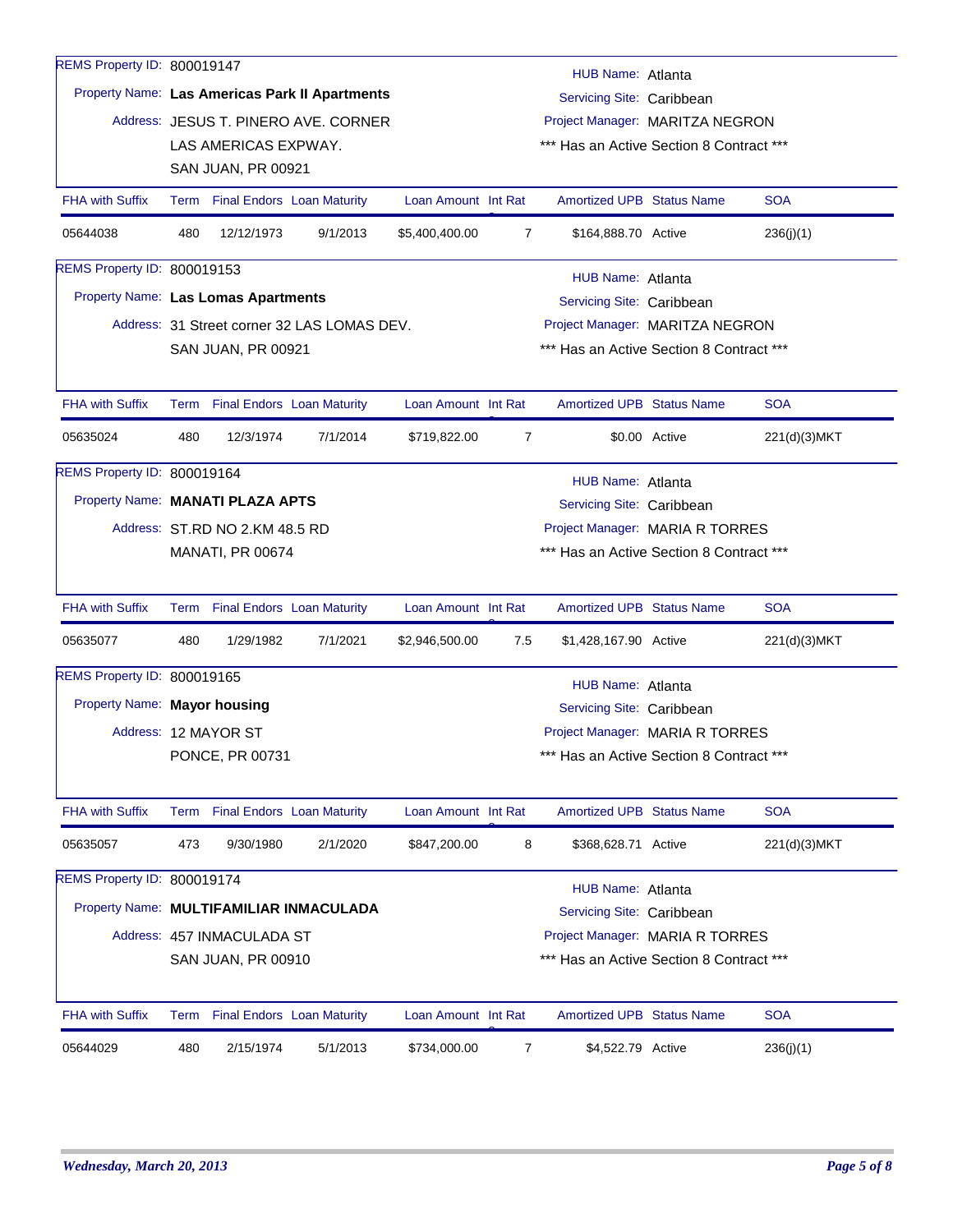| REMS Property ID: 800019178                               |      |                                   |                                        |                     |                | HUB Name: Atlanta                        |  |              |  |  |
|-----------------------------------------------------------|------|-----------------------------------|----------------------------------------|---------------------|----------------|------------------------------------------|--|--------------|--|--|
| Property Name: Nurses Elderly Tower                       |      |                                   |                                        |                     |                | Servicing Site: Caribbean                |  |              |  |  |
|                                                           |      | Address: 150 CASTROVINAS ST       |                                        |                     |                | Project Manager: DAMARIS SANTIAGO        |  |              |  |  |
|                                                           |      | <b>SAN JUAN, PR 00911</b>         |                                        |                     |                | *** Has an Active Section 8 Contract *** |  |              |  |  |
|                                                           |      |                                   |                                        |                     |                |                                          |  |              |  |  |
| <b>FHA with Suffix</b>                                    |      | Term Final Endors Loan Maturity   |                                        | Loan Amount Int Rat |                | <b>Amortized UPB Status Name</b>         |  | <b>SOA</b>   |  |  |
| 056EH005                                                  | 480  | 5/22/1981                         | 1/1/2021                               | \$1,727,400.00      | 7.625          | \$814,151.81 Active                      |  | 202          |  |  |
| REMS Property ID: 800019183                               |      |                                   |                                        |                     |                | HUB Name: Atlanta                        |  |              |  |  |
| Property Name: Parque de los Monacillos Apartments        |      |                                   |                                        |                     |                | Servicing Site: Caribbean                |  |              |  |  |
|                                                           |      |                                   | Address: URB ALT SAN GREGORIO FINAL ST |                     |                | Project Manager: MARITZA NEGRON          |  |              |  |  |
|                                                           |      | SAN JUAN, PR 00925                |                                        |                     |                | *** Has an Active Section 8 Contract *** |  |              |  |  |
|                                                           |      |                                   |                                        |                     |                |                                          |  |              |  |  |
| <b>FHA with Suffix</b>                                    |      | Term Final Endors Loan Maturity   |                                        | Loan Amount Int Rat |                | <b>Amortized UPB Status Name</b>         |  | <b>SOA</b>   |  |  |
| 05635027                                                  | 480  | 11/6/1974                         | 7/1/2014                               | \$1,969,296.00      | $\overline{7}$ | \$335,128.59 Active                      |  | 221(d)(3)MKT |  |  |
| REMS Property ID: 800019184                               |      |                                   |                                        |                     |                | HUB Name: Atlanta                        |  |              |  |  |
| Property Name: Petroamerica Pagan Housing for the Elderly |      |                                   |                                        |                     |                | Servicing Site: Caribbean                |  |              |  |  |
|                                                           |      | Address: 392 SARGENTO MEDINA ST   |                                        |                     |                | Project Manager: DAMARIS SANTIAGO        |  |              |  |  |
|                                                           |      | <b>SAN JUAN, PR 00918</b>         |                                        |                     |                | *** Has an Active Section 8 Contract *** |  |              |  |  |
|                                                           |      |                                   |                                        |                     |                |                                          |  |              |  |  |
| <b>FHA with Suffix</b>                                    | Term | <b>Final Endors Loan Maturity</b> |                                        | Loan Amount Int Rat |                | Amortized UPB Status Name                |  | <b>SOA</b>   |  |  |
| 05644051                                                  | 480  | 10/15/1975                        | 11/1/2015                              | \$3,057,400.00      | 8.5            | \$621,852.44 Active                      |  | 236(j)(1)    |  |  |
| REMS Property ID: 800019192                               |      |                                   |                                        |                     |                | HUB Name: Atlanta                        |  |              |  |  |
| Property Name: Ryder Home for the Elderly                 |      |                                   |                                        |                     |                | Servicing Site: Caribbean                |  |              |  |  |
|                                                           |      | Address: 315 FONT MARTELO AVE     |                                        |                     |                | Project Manager: STEFFANY PINA-RIVERA    |  |              |  |  |
|                                                           |      | HUMACAO, PR 00791                 |                                        |                     |                | *** Has an Active Section 8 Contract *** |  |              |  |  |
|                                                           |      |                                   |                                        |                     |                |                                          |  |              |  |  |
| FHA with Suffix                                           |      | Term Final Endors Loan Maturity   |                                        | Loan Amount Int Rat |                | Amortized UPB Status Name                |  | <b>SOA</b>   |  |  |
| 056EH001                                                  | 480  | 9/24/1980                         | 5/1/2020                               | \$2,471,000.00      | 6.875          | \$1,025,208.22 Active                    |  | 202          |  |  |
| REMS Property ID: 800019195                               |      |                                   |                                        |                     |                | <b>HUB Name: Atlanta</b>                 |  |              |  |  |
| Property Name: Sagrado Corazon Housing for the Elderly    |      |                                   |                                        |                     |                | Servicing Site: Caribbean                |  |              |  |  |
|                                                           |      | Address: 1 ANAIDA Street          |                                        |                     |                | Project Manager: YOLANDA PEREZ           |  |              |  |  |
|                                                           |      | PONCE, PR 00731                   |                                        |                     |                | *** Has an Active Section 8 Contract *** |  |              |  |  |
|                                                           |      |                                   |                                        |                     |                |                                          |  |              |  |  |
| <b>FHA with Suffix</b>                                    |      | Term Final Endors Loan Maturity   |                                        | Loan Amount Int Rat |                | <b>Amortized UPB Status Name</b>         |  | <b>SOA</b>   |  |  |
| 05635044                                                  | 480  | 1/23/1980                         | 3/1/2020                               | \$1,812,700.00      | 7.5            | \$770,646.64 Active                      |  | 221(d)(3)MKT |  |  |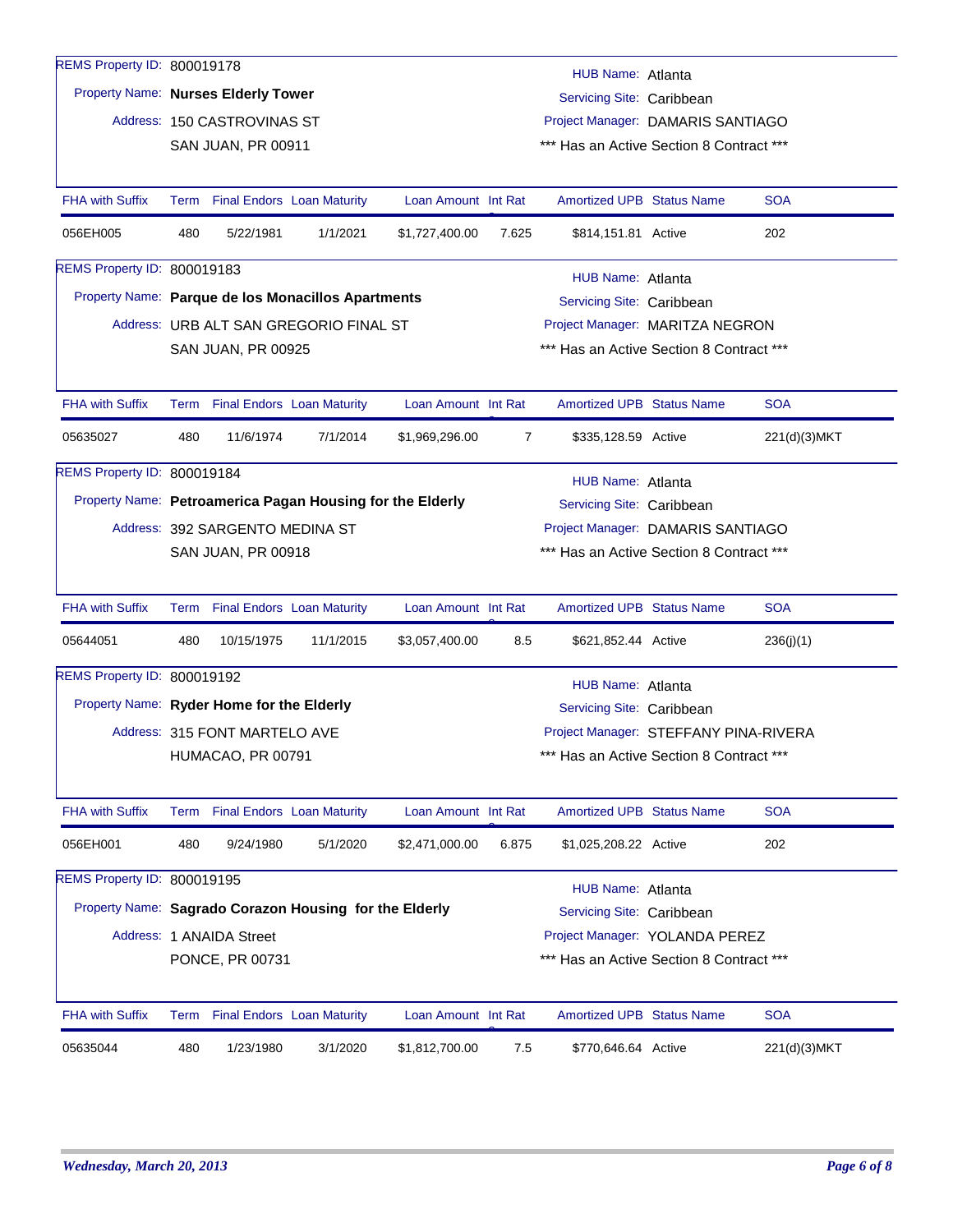| REMS Property ID: 800019201      |     |                                  |                                                |                     |                | HUB Name: Atlanta                        |                                      |                                                    |
|----------------------------------|-----|----------------------------------|------------------------------------------------|---------------------|----------------|------------------------------------------|--------------------------------------|----------------------------------------------------|
| Property Name: SAN FERNANDO APTS |     |                                  |                                                |                     |                | Servicing Site: Caribbean                |                                      |                                                    |
|                                  |     | Address: Street 1 corner #12     |                                                |                     |                | Project Manager: YOLANDA PEREZ           |                                      |                                                    |
|                                  |     | Urb. Santa Elena                 |                                                |                     |                | *** Has an Active Section 8 Contract *** |                                      |                                                    |
|                                  |     | BAYAMON, PR 00959                |                                                |                     |                |                                          |                                      |                                                    |
| <b>FHA with Suffix</b>           |     | Term Final Endors Loan Maturity  |                                                | Loan Amount Int Rat |                | <b>Amortized UPB Status Name</b>         |                                      | <b>SOA</b>                                         |
| 05635040-G                       | 480 |                                  | 11/1/2018                                      | \$0.00              | 7.5            | \$1,307,119.94 Operational               |                                      | 221(d)(3)MKT                                       |
| REMS Property ID: 800019209      |     |                                  |                                                |                     |                | HUB Name: Atlanta                        |                                      |                                                    |
| Property Name: SAN MIGUEL APTS   |     |                                  |                                                |                     |                | Servicing Site: Caribbean                |                                      |                                                    |
|                                  |     | Address: STATE RD#2, BO. SABALOS |                                                |                     |                | Project Manager: MARIA R TORRES          |                                      |                                                    |
|                                  |     | MAYAGUEZ, PR 00680               |                                                |                     |                | *** Has an Active Section 8 Contract *** |                                      |                                                    |
|                                  |     |                                  |                                                |                     |                |                                          |                                      |                                                    |
| <b>FHA with Suffix</b>           |     | Term Final Endors Loan Maturity  |                                                | Loan Amount Int Rat |                | <b>Amortized UPB Status Name</b>         |                                      | <b>SOA</b>                                         |
| 05635068                         | 480 | 11/23/1981                       | 4/1/2021                                       | \$3,884,200.00      | 7.75           | \$1,875,898.80 Active                    |                                      | 221(d)(3)MKT                                       |
| REMS Property ID: 800019225      |     |                                  |                                                |                     |                | HUB Name: Atlanta                        |                                      |                                                    |
|                                  |     |                                  | Property Name: TORRE DE TOKIO APARTMENTS       |                     |                | Servicing Site: Caribbean                |                                      |                                                    |
|                                  |     |                                  | Address: GOYCO AND TROCHE STREETS              |                     |                | Project Manager: DAMARIS SANTIAGO        |                                      |                                                    |
|                                  |     | P. O. Box 110                    |                                                |                     |                | *** Has an Active Section 8 Contract *** |                                      |                                                    |
|                                  |     | CAGUAS, PR 00725                 |                                                |                     |                |                                          |                                      |                                                    |
| <b>FHA with Suffix</b>           |     | Term Final Endors Loan Maturity  |                                                | Loan Amount Int Rat |                | <b>Amortized UPB Status Name</b>         |                                      | <b>SOA</b>                                         |
| 05635074                         | 480 | 12/18/1980                       | 6/1/2021                                       | \$4,242,700.00      | 7.75           | \$2,079,675.42 Active                    |                                      | 221(d)(4)MKT                                       |
| REMS Property ID: 800019226      |     |                                  |                                                |                     |                | <b>HUB Name: Atlanta</b>                 |                                      |                                                    |
| Property Name: TRIGO ELDERLY HSG |     |                                  |                                                |                     |                | Servicing Site: Caribbean                |                                      |                                                    |
|                                  |     | Address: 1710 SAN MATEO ST       |                                                |                     |                | Project Manager: MARIA R TORRES          |                                      |                                                    |
|                                  |     | SAN JUAN, PR 00912               |                                                |                     |                |                                          | Has an Active Section 8 Contract *** |                                                    |
|                                  |     |                                  |                                                |                     |                |                                          |                                      |                                                    |
| <b>FHA with Suffix</b>           |     | Term Final Endors Loan Maturity  |                                                | Loan Amount Int Rat |                | <b>Amortized UPB Status Name</b>         |                                      | <b>SOA</b>                                         |
| 05644054                         | 480 | 12/23/1975                       | 1/1/2016                                       | \$945,000.00        | $\overline{7}$ | \$175,808.55 Active                      |                                      | 236(j)(1)                                          |
| REMS Property ID: 800036356      |     |                                  |                                                |                     |                | HUB Name: Atlanta                        |                                      |                                                    |
|                                  |     |                                  | Property Name: Villa Maria Housing Cooperative |                     |                | Servicing Site: Caribbean                |                                      |                                                    |
|                                  |     | Address: C6 FINAL VILLA VICTORIA |                                                |                     |                | Project Manager: YOLANDA PEREZ           |                                      |                                                    |
|                                  |     | CAGUAS, PR 00725                 |                                                |                     |                |                                          |                                      | *** Does NOT Have an Active Section 8 Contract *** |
| <b>FHA with Suffix</b>           |     | Term Final Endors Loan Maturity  |                                                | Loan Amount Int Rat |                | <b>Amortized UPB Status Name</b>         |                                      | <b>SOA</b>                                         |
| 05644014                         | 480 | 4/2/1975                         | 5/1/2015                                       | \$3,637,800.00      | $\overline{7}$ | \$524,456.99 Active                      |                                      | 236(j)(1)                                          |